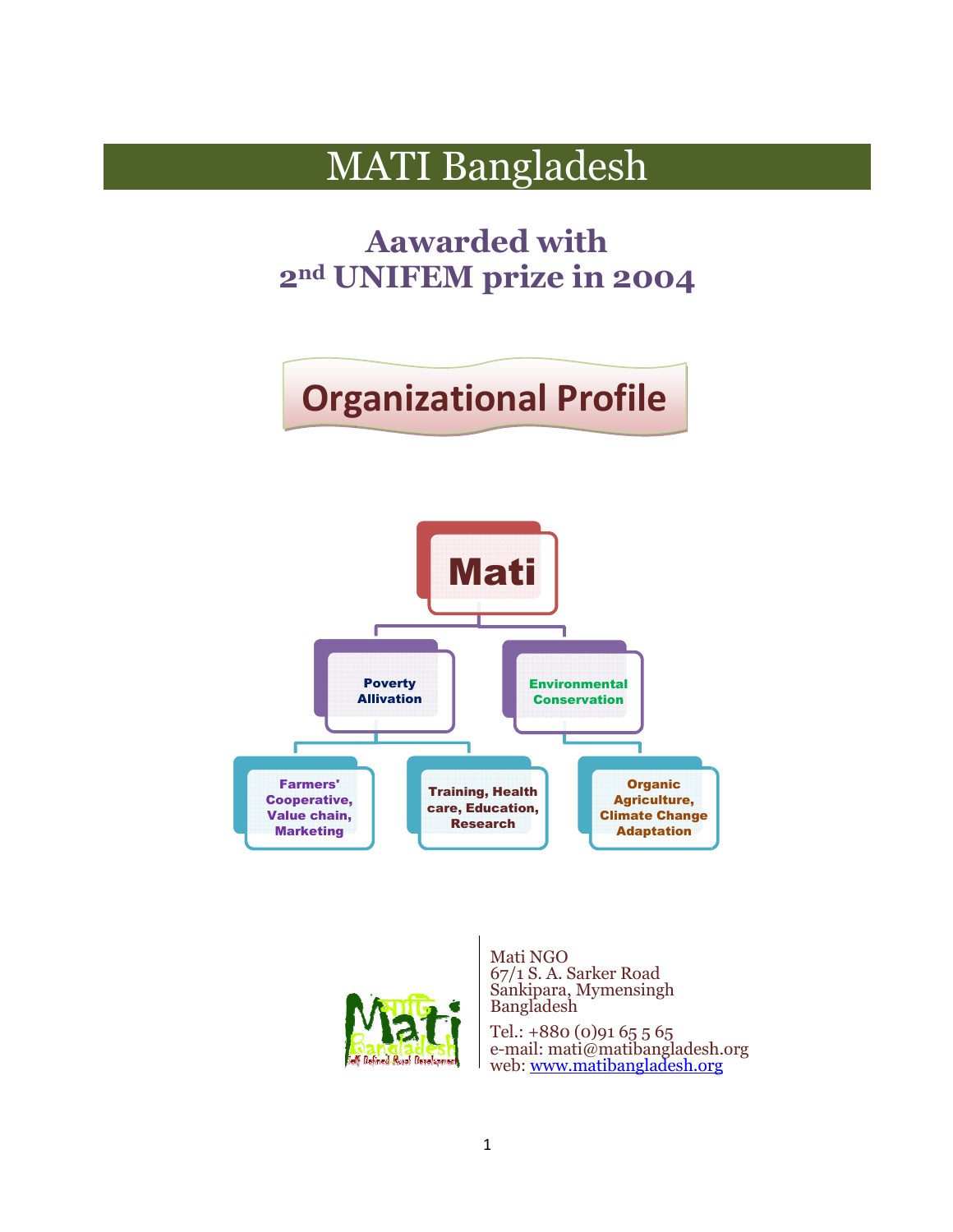## **1. Basic Information**

| Full name and acronym                        | <b>Mati Bangladesh</b>                                                                                                                                                             |
|----------------------------------------------|------------------------------------------------------------------------------------------------------------------------------------------------------------------------------------|
| Physical address                             | Mati NGO<br>67/1 S.A. Sarker Road<br>Sankipara, Mymensingh<br>Bangladesh                                                                                                           |
| Postal address                               | D <sub>0</sub>                                                                                                                                                                     |
| Telephone                                    | Tel.: $+880(0)9165565$<br>Mobile: +8801712778844                                                                                                                                   |
| E-mail                                       | mati@matibangladesh.org                                                                                                                                                            |
| Website                                      | www.matibangladesh.org<br>maticlimate.com; matidaycare.com                                                                                                                         |
| Head of the Organisation &<br>Designation    | Sayed Akhlakur Rahaman (Lenen Rahaman)<br><b>Executive Director</b><br>(An Environmental Engineer)                                                                                 |
| Contact person<br>(Including cell phone no.) | Rafiqul Chowdury, Chief of Administration and finance.<br>Tel: 8801552435520<br>Email: matibangladesh@hotmail.com                                                                  |
| <b>Head Office</b>                           | 67/1 S.A. Sarker Road, Sankipara, Mymensingh, Bangladesh.                                                                                                                          |
| <b>Branch Offices</b>                        | 1. Borobilerpar Branch<br>Village - Tekervita, Upazila - Sadar<br>District – Mymensingh<br>2. Azmotpur Branch<br>Village - Azmatpur, Upazila - Muktagacha<br>District - Mymensingh |
|                                              | 3. Huzurikanda Branch<br>Village - Huzurikanda, Upazila - Nakla<br>District - Sherpur                                                                                              |
| <b>Mati Eco-village</b>                      | Village - Huzurikanda, Upazila - Nakla<br>District - Sherpur                                                                                                                       |
| <b>Mati Eco-resort</b>                       | Village - Tekervita, Upazila - Sadar<br>District – Mymensingh                                                                                                                      |
| <b>Mati Vocational Training</b><br>Institute | Village - Beltoly, Upazila - Sadar<br>District – Mymensingh                                                                                                                        |
| <b>Mati Eyecare Centre</b>                   | Village - Huzurikanda, Upazila - Nakla<br>District – Sherpur                                                                                                                       |
| <b>Mati Health Care Centre</b>               | 67/1 S.A. Sarker Road<br>Sankipara, Mymensingh                                                                                                                                     |
| <b>Mati School</b>                           | Village - Huzurikanda, Upazila - Nakla<br>District - Sherpur                                                                                                                       |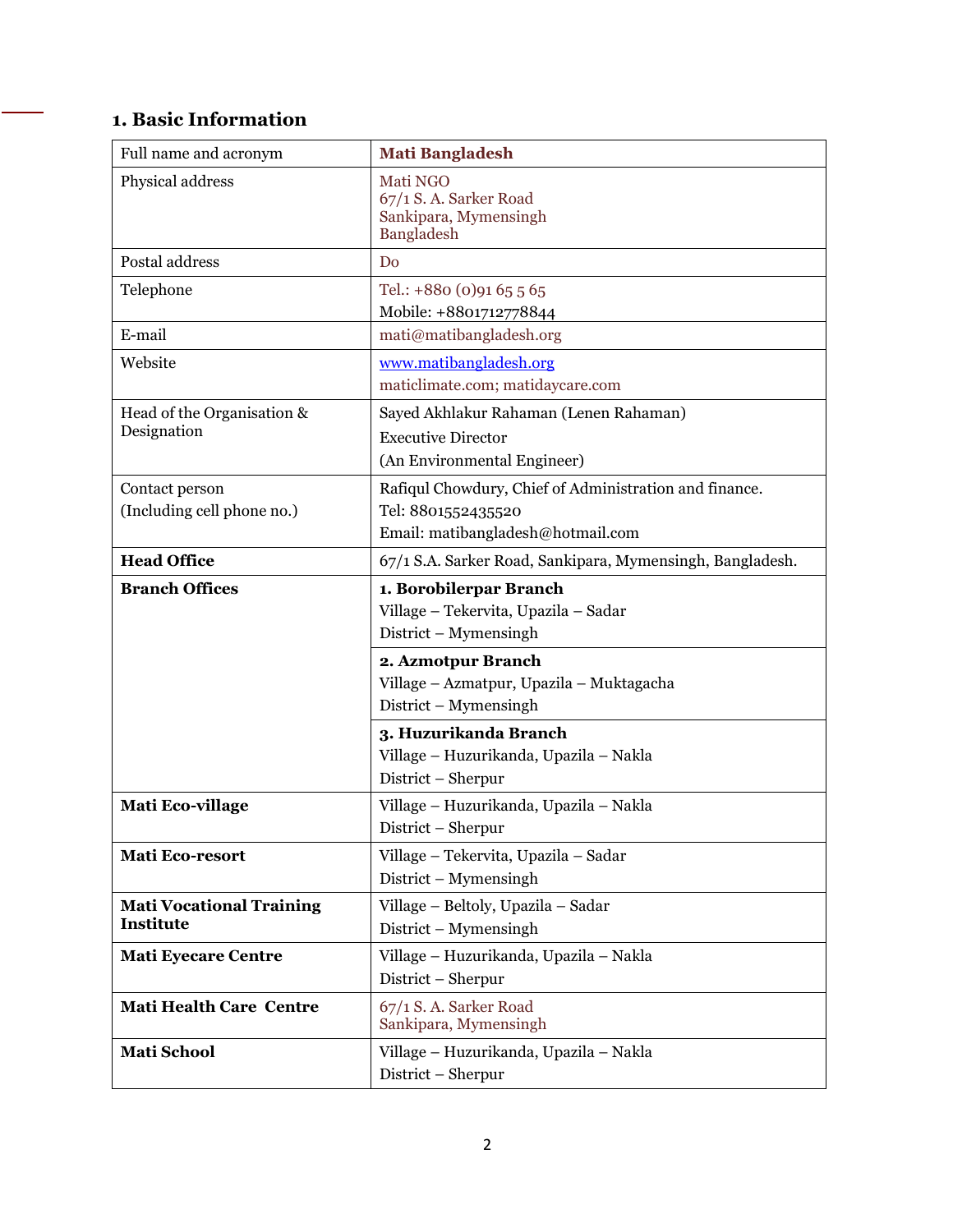## **2. Origin & Development of the Organization:**

Mati is a Non Government organization (NGO), established in 1997 and registered under Department of social services in 1998 and under NGO affairs Bureau in 2000. The organization is aiming to develop the marginalized poor farmer and enhance to gear up the people who are called extreme poor through involving them in innovative Agricultural and livelihood development activities.

Lenen Rahaman, the founder of Mati believes that "Arrogance and Comforts of the middle class in the world, cause the exploitative destruction of Nature today, Followed by the unequal accumulation of wealth by the rich countries over the past hundreds of years."

Keeping the belief in mind, Mati was founded in 1997 by him through the personal conviction that the extreme poverty in rural Bangladesh is a severe form of injustice (as it is anywhere else in the world), which cannot be tolerated in any society that claims to be civilized.

With a small group of friends, who shared his basic humanist ideas, they started the first Mati-project in the small village Huzurikanda, Sherpur District. From the beginning, poverty reduction through people's empowerment, especially of women, and self-defined, participatory development methods were at the core of Mati's activities. Since those early days, Mati's activities have continuously expanded, and its mission, vision and goals have been fine-tuned over the years.

Mati is an organisation that aims to join all its human forces, energy, and love in the universal fight against poverty and towards a life in dignity for all human beings, regardless of gender, status, colour or creed.

#### **Mati wants:-**

- $\triangleright$  To Eradicate Poverty through self-defined, sustainable Development. We believe that societies already hold the tools for their own development in their hands. So together with those concerned, the poor, we try to find ways how to activate these tools. Poor people have a lot of ideas and initiative how to make a change towards the better, what they lack is capital or the access to capital, which would help them make a start. Additionally the poor are often locked into exploitative social structures. So it is Mati's task to access funds, which can be used towards the improvement of livelihoods, in such a way that whole communities benefit.
- To Guarantee Access to the Most Basic Human Necessities such as-
	- $\checkmark$  safe drinking water & sanitation
	- $\checkmark$  medical care
	- $\checkmark$  basic training and education
	- $\checkmark$  food, clothes, shelter
- > To Empower the Weakest Links of Society, especially women, but also all others, who are marginalized, such as beggars, landless, disabled people, religious or other minorities.
- $\triangleright$  To offer Help for Self-Help. Our ultimate goal is for our people to achieve independence, so that they do not need our programs anymore, because they can manage on their own. We see our role as mediators to help them climb up on the first steps of the development ladder and from there to continue on their own. We believe that our task is to break up dependencies not to create them. Yet, there are people who are beyond the capacity to help themselves, we do not close our doors on them either.
- $\triangleright$  To Raise Awareness on Human Rights Issues. Through continuous awareness training, we help people to become aware of their most basics rights, so they cannot be exploited so easily on account of their ignorance.
- To Provide Practical Ad-Hoc Support in Times of Crisis and Disaster. One reason why development projects sometimes fail, is that there is no backup-support in times of crisis. However this we consider imminent in a country that is so prone to natural calamities. So in order not to lose our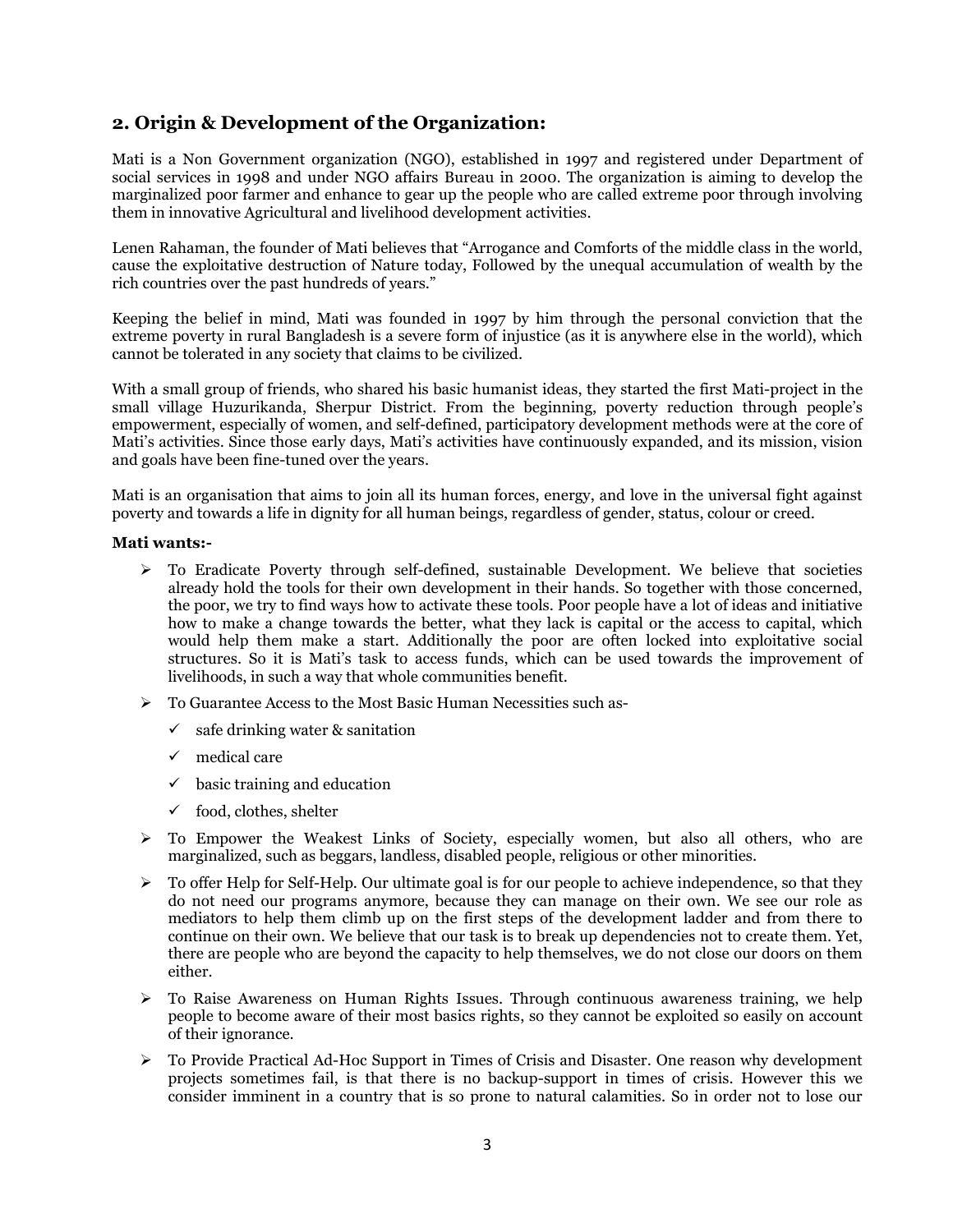achievements mid-way, we try to offer immediate help when possible to support people in overcoming the crisis and in continuing on the path to development.

 $\triangleright$  To Promote Peace and Non-Violence even in times of conflict. We want to contribute towards a peaceful society, where opposing opinions can be voiced and discussed without fear.

We strongly believe in a universal right to a life in dignity for all human beings. Through all our actions we do our best to reflect the principles of equality, fairness, democracy, good governance and human rights. Conflicts have to be solved solely through peaceful means. We see an intact eco-system as prerequisite for successful, sustainable development and the well-being of all people

Ever since the beginning of Mati's work, we have put all our good faith and effort – together with our partners on local, national and international level – towards the realization of our ultimate goal: to realize our dream of One World where also secure livelihoods for the poorest of the poor are guaranteed, a dream based on the universal principles of love and compassion for every human being

We regard our work as a most needed statement of solidarity and fairness, and of maximum companionship in contrast to maximum profit. We perceive ourselves as just one tiny part in the bigger picture of all those who are working towards a better tomorrow for all sentient beings – in this world of plenty

Use of pesticide and other agrochemicals has become rampant in Bangladesh, resulting in a deadly cycle of intoxication of health and the environment*.* In this regards Mati gives an extra value to developing organic agriculture to protect the worse situation of the people of Bangladesh. From the beginning Mati's goals was sustainable organic agriculture and establish the marketing channel of the organic products. In the meantime Mati has signed MoU with Mymensingh Agricultural University (Agriculture extension department) for continuous research work and publication for marketing promotions.

## **3. Mission**

Empower underprivileged and marginalized people for a better life through innovative Agricultural activities and skill training.

## **4. Goals**

Expand access to improve organic farming and contribute to the socio-economic development of Bangladesh to improve the standard of living of its citizens.

## **5. Legal Status:**

Mati is a Non-government Organization (NGO) registered under department of Social Service No.-Sher/0050 Dated: 04/02/1998 and with the NGO Affairs Bureau No:- 1524, Dated: 16.05.2000.

## **6. Name and position of legal representative of the organization:**

| <b>Name</b>            | <b>Position</b>           |
|------------------------|---------------------------|
| Sayed Akhlakur Rahaman | <b>Executive Director</b> |
| (Lenen Rahaman)        |                           |

## **7. Number of General Council Members**

| <b>Total</b> | 21 |
|--------------|----|
| Female       | 11 |
| Male         | 10 |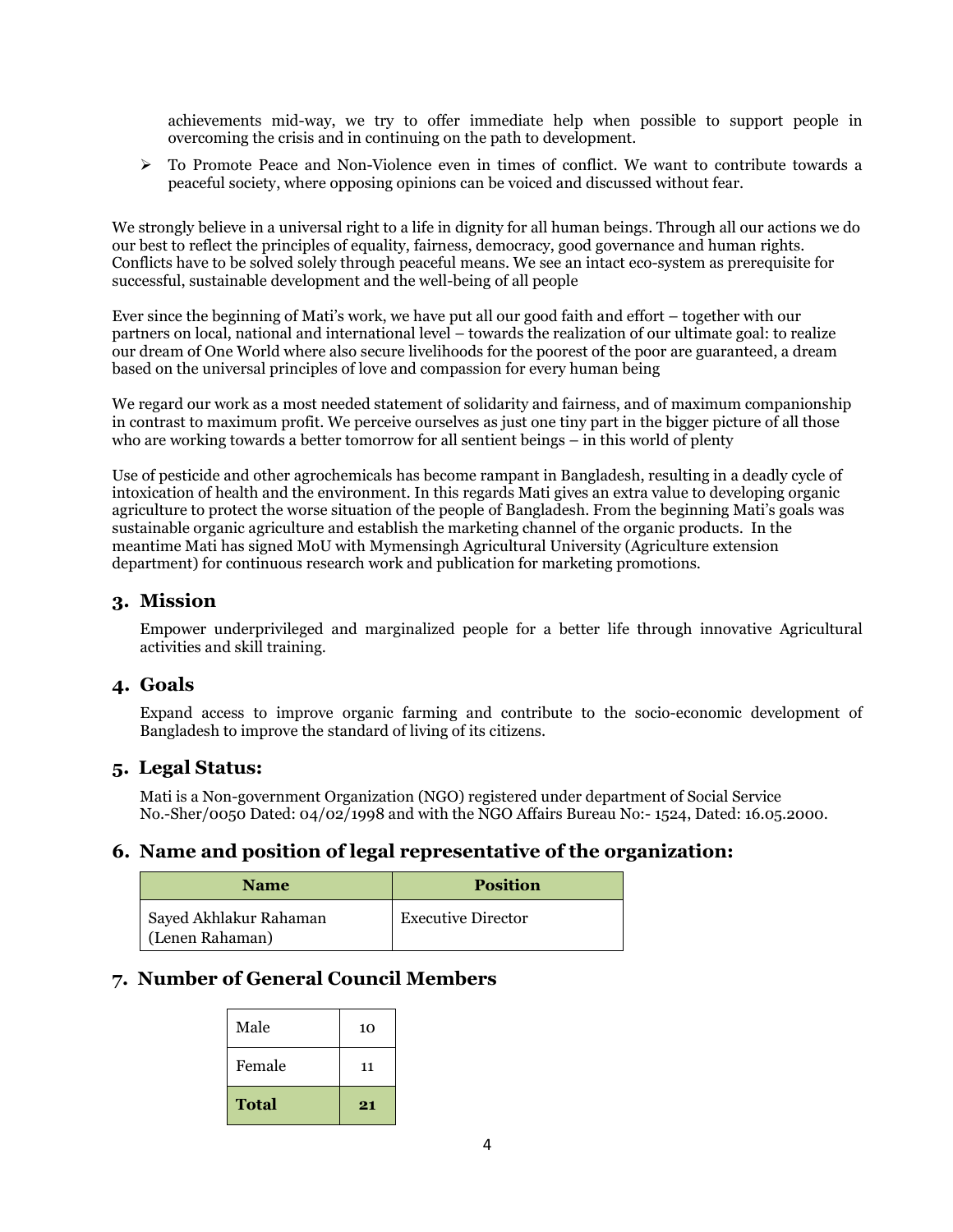## **8. Executive Council Members**

| <b>Total</b> | 07 |
|--------------|----|
| Female       | 03 |
| Male         | 04 |

## **List of the Executive Council:**

| <b>SL</b>      | <b>Name</b>                                  | <b>Designation</b>       | <b>Education &amp; Profession</b>                   | <b>Duration in EC</b>                   |
|----------------|----------------------------------------------|--------------------------|-----------------------------------------------------|-----------------------------------------|
| $\mathbf{1}$   | Md. Sharifuzzaman<br>Parag                   | Chairperson              | M Com, MBA, DCEH, Social<br>worker                  | 15.07.2009 to till date                 |
| $\overline{2}$ | Sayed Akhlakur<br>Rahaman<br>(Lenen Rahaman) | <b>General Secretary</b> | Environmental Engineer &<br>Social worker           | Since inception in<br>1997 to till date |
| 3              | Roksana Begum                                | Treasurer                | H.S.C, Social worker                                | 08.10.2008 to till date                 |
| $\overline{4}$ | Md. Hafizur Rahman                           | Executive Member         | BSC Fisheries (Hons),<br>Retried Government service | 10.01.2007 to till date                 |
| 5              | Syeda Afsana Sultana                         | <b>Executive Member</b>  | Masters in Philosophy, Social<br>worker             | 20.02.2018 to till date                 |
| 6              | Mohammad Maksud<br>Hasan                     | Executive Member         | MSS, Social worker                                  | 23.01.2009 to till date                 |
| 7              | Hasiara Khatun                               | <b>Executive Member</b>  | H.S.C, Social worker                                | 10.01.2007 to till date                 |

## **9. List of Senior Management Staff:**

| Sl. | <b>Name</b>                                 | <b>Position</b>            | <b>Qualification</b>                                         | <b>Experience</b>                       | Date<br>/duration<br>in Mati | <b>Male</b><br>/Female |
|-----|---------------------------------------------|----------------------------|--------------------------------------------------------------|-----------------------------------------|------------------------------|------------------------|
| 01  | Sayed Akhlakur<br>Rahaman<br>(Lenen Rahman) | Executive<br>Director      | Environmental<br>$23 + years$<br>Engineer & Social<br>worker |                                         | Founder                      | Male                   |
| 02  | Syed Silvan<br>Olick                        | Admin<br>Director          | Masters in Social<br><b>Science</b>                          | Since 1998<br>23+years                  |                              | Male                   |
| 03  | Shahidul Islam                              | Development<br>Coordinator | Masters in<br>Agricultural<br>Science                        | $20+$ years in<br>Development<br>Sector | Since 2019                   | Male                   |
| 04  | Md. Rafiqul<br>Islam                        | Admin<br>Coordinator       | Diploma In<br>Aeronautics                                    | $17+$ years in<br>Finance & admin       | Since 2003                   | Male                   |
| 05  | Mahbub<br>Hossain                           | Finance<br>Coordinator     | Chartered<br><b>Accountant Course</b><br>Completed (CACC)    | $10+$ years in<br>accounting of NGOs    | Since 2019                   | Male                   |
| 06  | Sajia Kadir<br>Khan                         | Admin<br>Officer           | Diploma in<br>Computer science                               | $10+years$ in<br>accounting of NGOs     | <b>Since 2010</b>            | Female                 |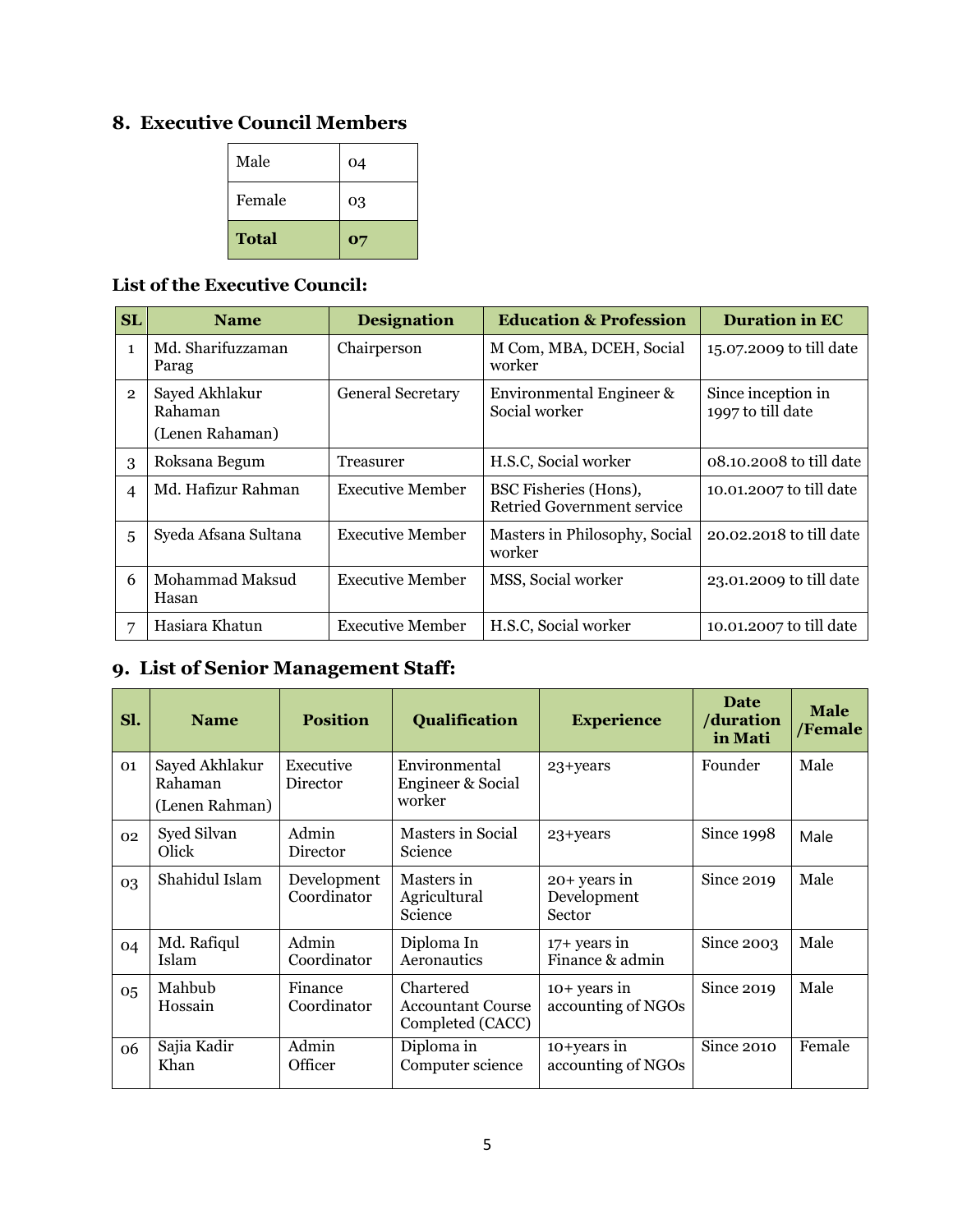## **10. Sectoral Specialisation: .**

- Poverty alleviation through innovative ideas of livelihood development for Poor & Extreme Poor
- Cooparative, value chain and small & medium enterprise (SME) development
- Organic/bio-dynamic Agriculture for Food & Nutrition Security and Nature Conservation
- Environmental Conservation and Climate change
- $\triangleq$  Child rights in terms of their health & quality education
- **↓** Women Empowerment
- Basic Health, Welbeingh, Water & Sanitation
- $\overline{\phantom{a}}$  Basic Human Rights

## **11. Addressing Sustainable Development Goals ( (SDGs):**

Mati directly or indirectly adresses almost all the sustainable development Goals (SDGs) while at least 12 goals are directly addressed by the intervenstions of the organization.



## **12. Major Target Groups:**

Mati focuses on extreme poor people ( (below 0.50 Decimals of land), marginalised farmers, cropers, especial focuses on women, religious minorities, physicaly challanged children and disadvantaged sections of the society, predominantly in the rural areas.

| Name of the                 | No. of          | No. of                   | No. of<br><b>Target People</b>      |                          |                          |                          |      |                          |                          |              |
|-----------------------------|-----------------|--------------------------|-------------------------------------|--------------------------|--------------------------|--------------------------|------|--------------------------|--------------------------|--------------|
| <b>District</b>             | <b>Upazilla</b> | <b>Unions</b>            | villages<br>/ward                   | Man                      | <b>Women</b>             | <b>Boy</b>               | Girl | Child                    | <b>PWD</b>               | <b>Total</b> |
| Mymensingh                  | $\overline{2}$  | 4                        | $\overline{21}$ village             | 24                       | 2134                     | 55                       | 180  | 315                      | 176                      | 2884         |
| Mymensingh<br>(Urban Slums) |                 |                          | 6 wards                             |                          | 232                      | $\overline{\phantom{a}}$ |      | $\overline{\phantom{0}}$ | 8                        | 240          |
| Sherpur                     | $\mathbf{2}$    | 4                        | 21 villages                         | 60                       | 1308                     | 75                       | 149  | 30                       | 152                      | 1774         |
| Jamalpur                    |                 |                          | $\overline{14}$ villages            | $\overline{\phantom{0}}$ | 1010                     | $\overline{\phantom{0}}$ | -    | $\overline{\phantom{0}}$ | 49                       | 1059         |
| Tangail                     |                 |                          | 1                                   | $\overline{\phantom{0}}$ |                          | $\overline{\phantom{0}}$ | -    | $\overline{\phantom{a}}$ | $\overline{\phantom{0}}$ |              |
| Dhaka                       |                 |                          | 1                                   |                          |                          | 4                        | 6    | $\overline{\phantom{0}}$ | $\overline{\phantom{0}}$ | 10           |
| Shatkhira                   |                 | $\overline{\phantom{0}}$ |                                     | $\overline{\phantom{0}}$ | 10                       | $\overline{\phantom{0}}$ | -    | $\overline{\phantom{0}}$ | $\overline{\phantom{0}}$ | 10           |
| Cox's Bazar                 |                 | $\overline{\phantom{0}}$ |                                     | $\overline{\phantom{0}}$ | $\overline{\phantom{0}}$ | 5                        | 5    | $\overline{\phantom{0}}$ | $\overline{\phantom{0}}$ | 10           |
| Total                       | 10              | 9                        | $\overline{42}$ village<br>15 wards | 84                       | 4694                     | 139                      | 340  | 345                      | 385                      | 5987         |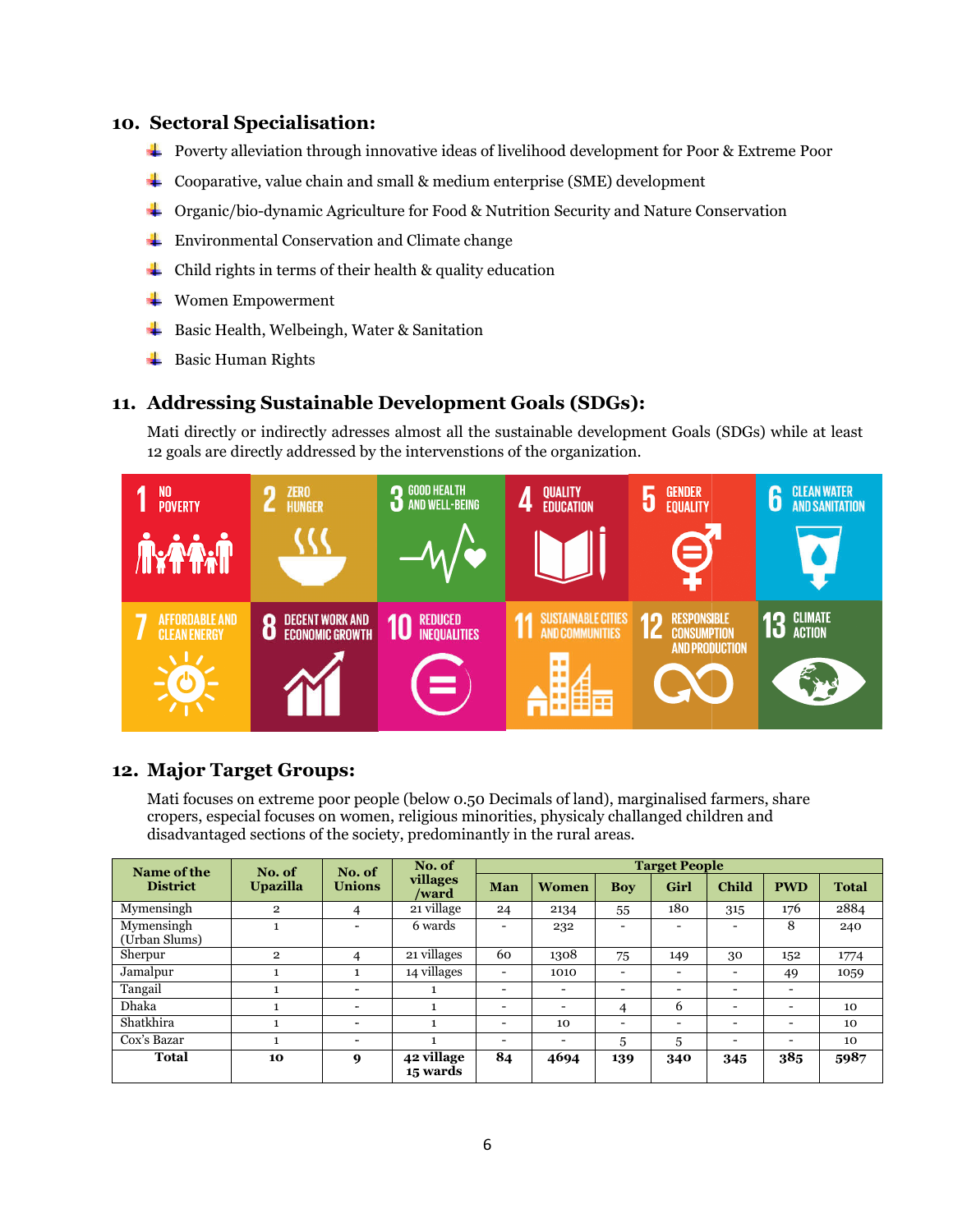## **13. Geographical Coverage:**

| <b>Division</b> | <b>District</b> | Upazila | <b>Union</b> | <b>Village</b> |
|-----------------|-----------------|---------|--------------|----------------|
| Mymensingh      | Mymensingh      |         |              | 40             |
|                 | Mymensingh      |         |              | 10             |
|                 | (Urban Slums)   |         |              |                |
|                 | Sherpur         |         |              | 30             |
|                 | Jamalpur        |         |              | 20             |
| Dhaka           | Tangail         |         |              |                |
| <b>Total</b>    |                 |         |              | 100            |

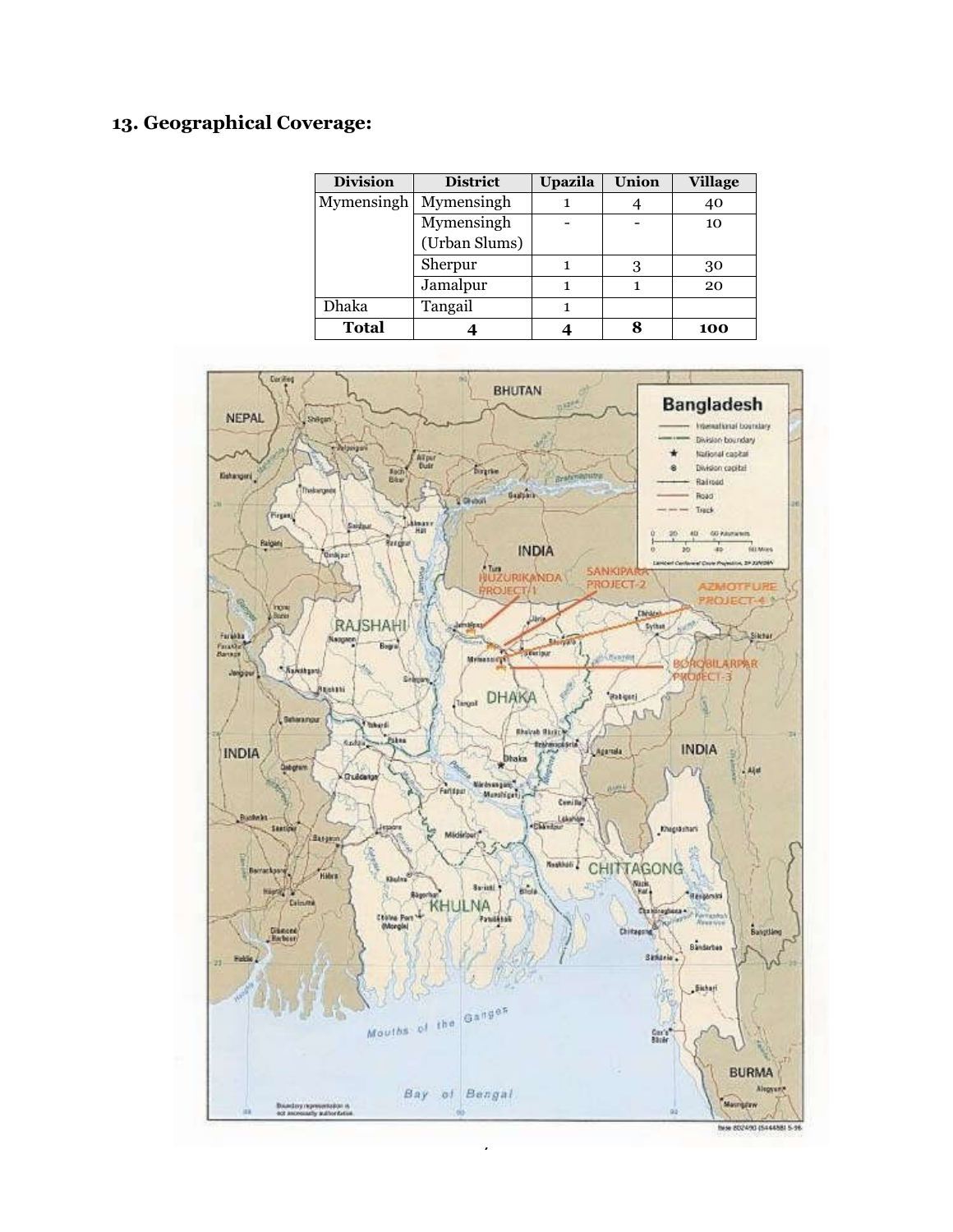| Sl.<br>No.     | <b>Donor</b>                   | <b>Duration</b> | <b>Technical field</b>              | <b>Budget in Euro</b><br>(€) |
|----------------|--------------------------------|-----------------|-------------------------------------|------------------------------|
| 1.             | MISEREOR/KZE                   | 2019-2021       | Organic Agriculture & Food Security | 100,000.00                   |
| $\overline{2}$ | MISEREOR/KZE                   | 2016-2018       | Organic Agriculture & Food Security | 75,000.00                    |
| 3              | MISEREOR/KZE                   | 2013-2015       | Organic Agriculture & Food Security | 57,000.00                    |
| $\overline{4}$ | <b>NZ-LINK Group</b>           | 2014-2017       | Health                              | 1019,423.00                  |
| 5              | <b>BFTW Germany</b>            | 2012-2015       | Livelihood Devlop. of Extreme Poor  | 110,000.00                   |
| 6              | MATI e.V Germany               | 2014-2016       | Health, Water & Sanitation          | 540,000.00                   |
| 7.             | MATI e.V Germany               | 2017-2021       | Health, Water & Sanitation          | 1386,000.00                  |
| 8.             | Caritas Luxemburge             | 2017-2021       | Climate Change                      | 425,003.00                   |
| 9.             | Andheri Hilfe Bonn,<br>Germany | 2014-2017       | Agriculture                         | 106,250.00                   |
| 10.            | Caritas Switzerland            | 2015-2018       | Child education & Rights            | 150,208.00                   |
| 11             | Caritas Switzerland            | 2018-2021       | Child education & Rights            | 388,569.00                   |
|                |                                |                 | Total:                              | 4357,453.00                  |

## **13. Projects implemented during last 5 years:**

## **14. The most important achievements of the organization so far.**

- **Poverty alleviation:** MATI has been working in an integrated approach for sustainable ending of all dimension of poverty of the poor specially the extreme poor people living both at rural & urban areas focusing on the women members of the poor families.
- **Women empowerment:** In 2004 MATI was awarded with the German UNIFEM-Prize for its exemplary "Kitchen Garden"-Project by the German National Committee of UNIFEM for being an ideal 'good-practice' example for empowerment, capacity-building and leading the way to self-help and selfdetermination.
- **MATI Vocational Training Institute:** MATI has been providing vocational trainings to the women & youth of rural poor families as an effective tool for poverty alleviation of the poor families. MATI is going to give this intervention an institutional form considering the demand.
- **Millennium Village & SDG Village development:** MATI has been working to develop model village in order to trial and outline the strategies for achieving previous MDGs and now SDGs for the rural poor people.
- **Nature Conservation:** In order to develop model of nature conservation and ecological agriculture MATI has established 'MATI Eco-village' and 'MATI Eco-resort'.
- **Organic agriculture:** MATI believes in organic agriculture for saving the nature & ensuring food security. Therefore, MATI has developed a group of organic farmers who have been practicing organic agriculture amidst lots of adversities.
- **Climate Change:** MATI has been raising people's awareness on root causes of climate change in Mymensingh & Sherpur district as well as building resilience of the community people by promoting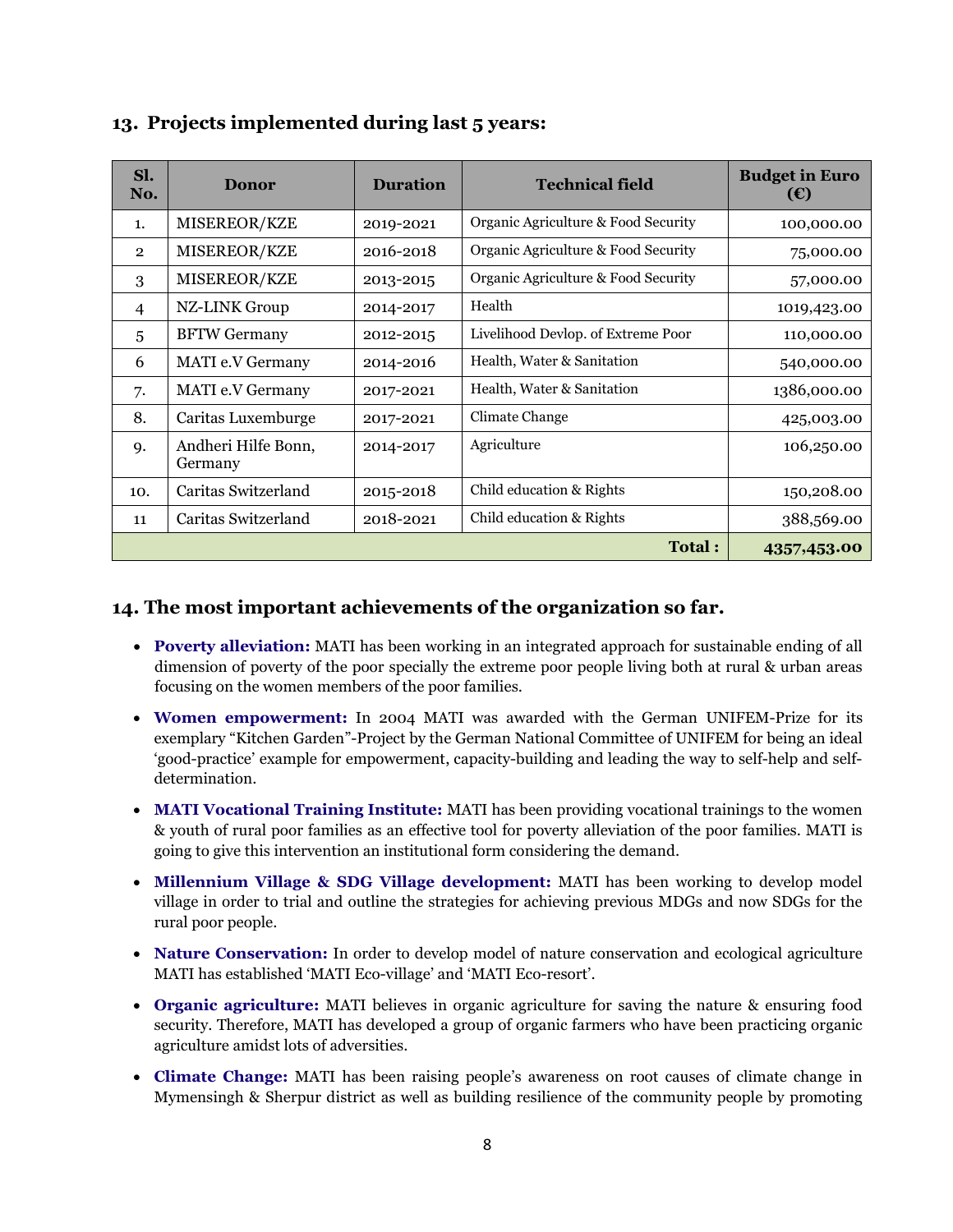adaptation techniques. MATI also sensitized the civil society people to work together by organizing them in a network named 'Climate change network of greater Mymensingh'.

- **Child care/Day care centre:** This is a unique intervention of MATI by developing day care facilities for the working poor women in the slum area of Mymensingh town.
- **Health Care, water & sanitation:** MATI has been providing health care services for the extreme poor people who don't have access to the available healthcare facilities. At the same time MATI has been supporting the target people in improving their sanitation facilities and safe drinking water.

### **15. Personnel Strength:**

| <b>Type of Staff</b>         | <b>Male</b> | <b>Female</b> | <b>Total</b> |
|------------------------------|-------------|---------------|--------------|
| Number of full-time staff    | 33          | 55            | 88           |
| Number of part-time staff    |             |               |              |
| Number of other staff***     | $\Omega$    |               |              |
| <b>Total number of Staff</b> | 34          | 59            | 93           |

\*\*\* Such as volunteers, independent contractors, interns, expatriate etc.

## **16. Financial Strength:**

## **Annual Budget of last three years :**

| Year | <b>Budget in</b><br><b>Budget in BDT</b> |                   | <b>Source of Fund BDT</b> |               |  |
|------|------------------------------------------|-------------------|---------------------------|---------------|--|
|      |                                          | EURO $(\epsilon)$ | Own                       | Donation      |  |
| 2017 | 31, 267, 375.00                          | 343598.00         | 480,000.00                | 3,0787,375.00 |  |
| 2018 | 57,058,098.00                            | 627012.00         | 2,741,390.00              | 54,316,708.00 |  |
| 2019 | 45,746,026.00                            | 502704.00         | 1,392,639.00              | 44,353,387.00 |  |

#### **17. Strength and challenge of the Organization.**

#### **Strength:**

- The organization has pro-poor development vision, mission and timely development concepts. For sustainable development of poor & underprivileged people of Bangladesh.
- $\frac{1}{\sqrt{2}}$  MATI has a vibrant & committed executive committee:
- Executive Director and senior level staffs of MATI are conceptually sound and committed in Sustainable Development; Moreover its has a group of dynamic, skilled, motivated and capable staff members who are ready to take over all the challenges in sustainable development of the poor & disadvantaged people.
- $\perp$  MATI has also got short and long term international experts and volunteers every year for accomplishing different works of the organization.
- $\downarrow$  MATI has well-built, transparent and accountable organizational and financial management system with functional policies, manual and operational guidelines, staff appraisal system as well as computerized accounting system;
- **MATI has strong PME system;**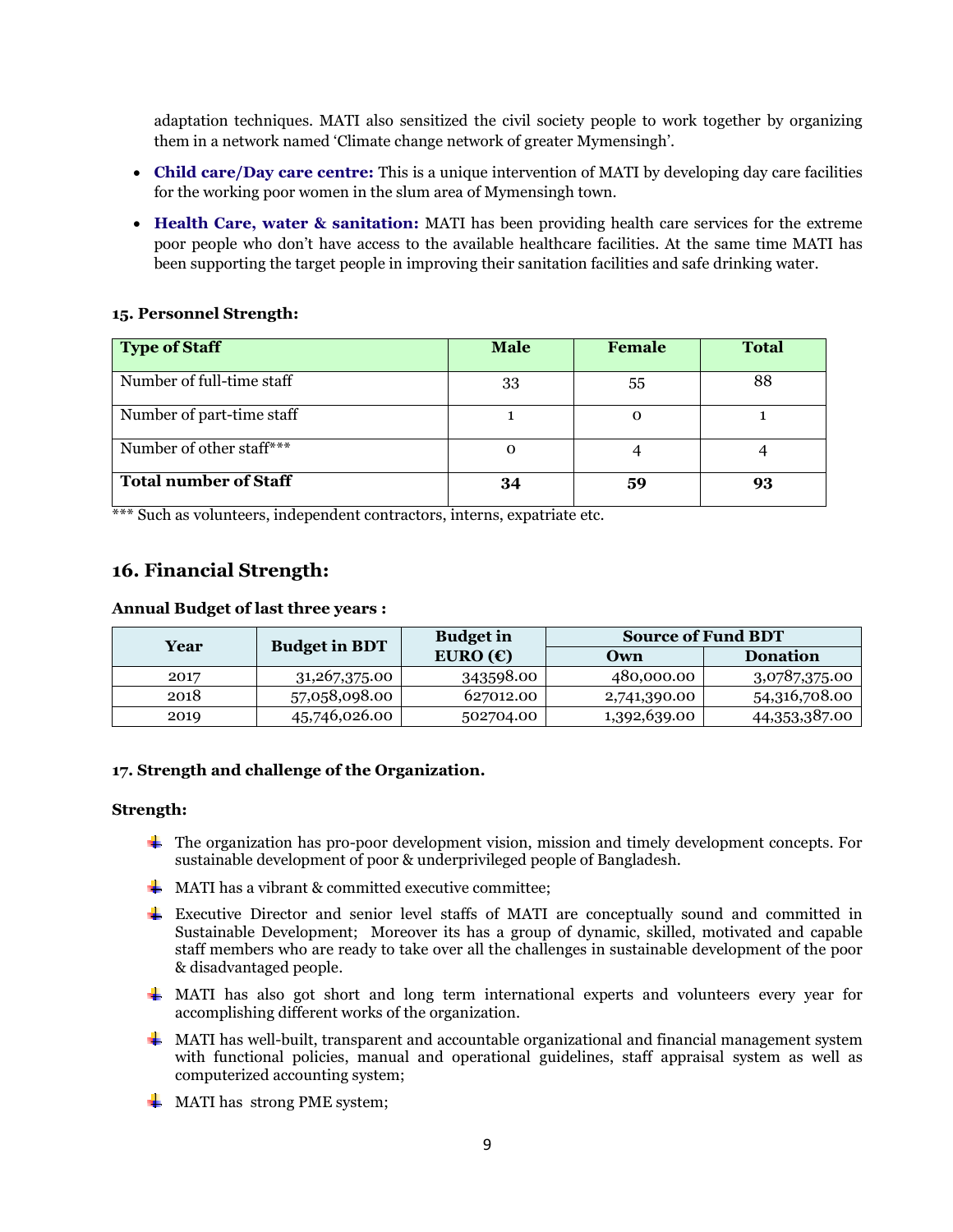- $\pm$  MATI has good research skill with a good number of research publications; The organization has research cooperations with Oxford university, ATD France and Bangladesh Agricultural University (BAU).
- MATI has good number of own publications and collection of IEC materials, books, technical guides, training module etc.;
- MATI has Model Eco-Village, Vocational Training Institute, Training Centre & Eco-Resort and organic production & processing centre on its own land;
- $\frac{1}{\sqrt{1}}$  Mati has well established own training centre with accomodation and other necessary facilities;
- **Mati** has own campus with residential facilities, Medical center, school, day care center and demonstrative projects and plots in the campus;
- Well written policies and manuals are available e.g. Personnel policy, Gender policy, Child safe guirding policy and Ecological policy. On the other hand Mati has Financial manual, Administrative manual, and strong monitoring system to monitoring the field acitivities.

#### **Challenges:**

- Fully institutionalization of 'MATI Vocational Institute' for developing skill & capacity of the women and youth of the target people by fulfilling the growing demands.
- Spreading the concept of SDG village development in all working villages of MATI.
- Retaining and spreading of the concept of DayCare for the poor working women.
- $\ddot{\phantom{1}}$  Developing Value Chain for the organic products of the farmers for enhancing promotion of organic farming in the working area of MATI.
- Developing farmers' cooperative and Small & Medium Enterprises (SME) of farmers & other target people.
- $\overline{+}$  Updating structure, policies & systems of the organization in line with changing needs.
- $\ddot{\bullet}$  The PME system is not as strong as needed and don't have well-equipped PME cell;
- Reducing donor dependency for implementation of projects and achieving financial sustainability of the organization in the context of shrinking donation as Bangladesh is graduating to middle-income country;
- Increasing capacity of the organization to work with the bigger development concept of MATI.

## **18. Membership in Networks/Forums**

- $\overline{\text{H}}$  Member of the BftW Partners' Working Group on Extreme Poverty
- $\overline{\phantom{a}}$  Bangladesh Society for Sustainable Agriculture in Bangladesh (SSAB)
- $\overline{\phantom{C}^{\perp}}$  ECNET, BftW, Germany
- **↓** Stuttgart Open Fair (SOFA), Germany
- **Eine Welt Netzwerk Hessen, Germany**
- Permanent Forum on Extreme Poverty in the World, Movement ATD Fourth World, France
- $\bigstar$  Bangladesh forum in Germany
- $\leftarrow$  Climate change network of greater Mymensingh
- **Research work on poverty dimensions with ATD France and Oxford University**
- **↓** Paritätischen Wohlfahrt Verband
- $\blacksquare$  IFOM international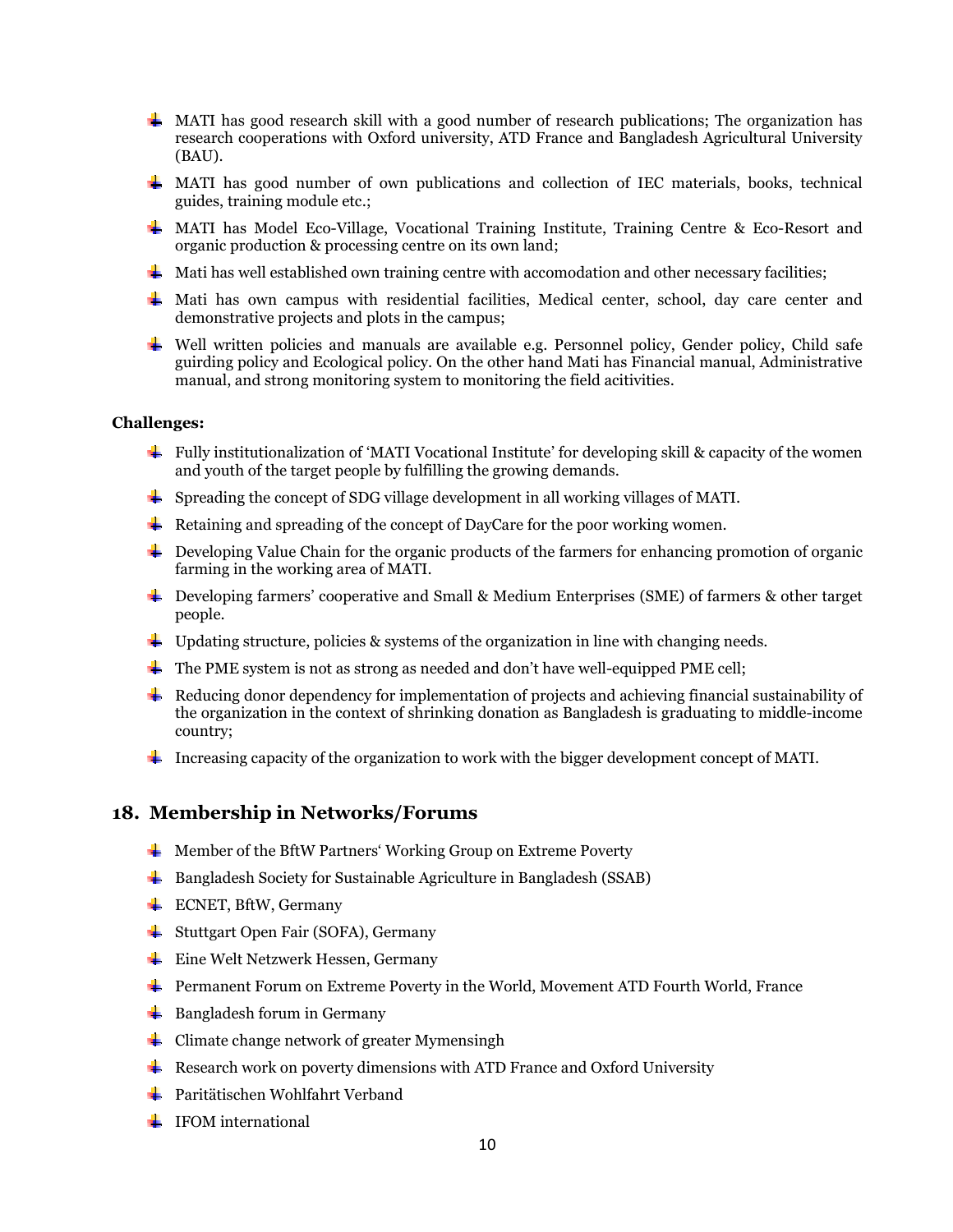- $\blacksquare$  IFOM Asia
- $\overline{\phantom{a}}$  Organic member by IFOM international and IFOM Asia

## **19. Financial Cooperation Partners:**

Mati has been financially supported by international donors since 1999. We receive funding from

- German government organisations such as the BMZ, Germany
- GEZ, Germany
- $\blacksquare$  Hessen Agentur, Germany
- $\leftarrow$  German Embassy in Dhaka
- $\leftarrow$  Bread for the World, Germany
- $\blacksquare$  Misereor, Germany
- $\overline{\phantom{a}}$  Bistum Limburg, Germany
- $\downarrow$  Oxfam GB, Bangladesh
- $\frac{1}{\sqrt{2}}$  Stiftung Brücke, Germany
- **EXECUTE:** e.V. Zukunftsstiftung Entwicklung, Germany
- **←** Andheri Hilfe Bonn, Germany
- $\blacksquare$  Deswos e.V, Germany
- $\leftarrow$  Caritas Luxemburg
- $\perp$  Caritas Switzerland etc.

#### **20. Management Structure and Decision Making Process:**

MATI has its General Committee (GC) of 21 members. This committee is the highest authority to approve constitution and amend (if necessary), rules and regulations, principles, annual programs and budget and annual income and expenses in transparent manners as well as to make decision for intervening development actions and solving problems of the organization. This council is also responsible for electing/selecting executive committee members.

There is an executive committee of the organization consists of seven (7) members. GC elects/selects the Executive Committee (EC) members for every 2 years. This committee is responsible for directing the management committee for smooth functioning of the organization. It is also responsible for formulating the rules, regulations and principles, annual programs & budget and annual income & expenses in transparent manners as well as to make decision for intervening development actions and solving problems of the organization. The executive committee can elect/select anyone from the general council for any vacant position of the executive committee.

EC meets quarterly for reviewing the progress of the ongoing activities and projects of the organization and sharing of any issues. Besides, special meeting is also held on special issue if and when necessary. They are authorized to make decision and formulate different policies for operating organizational management and its programs.

The General Secretary of the EC, who is the founder of the organization, work as Executive Director of the organization. Executive Director is the Chief Executive of the organization and responsible for administration and program as well as implementation of the decisions of the EC.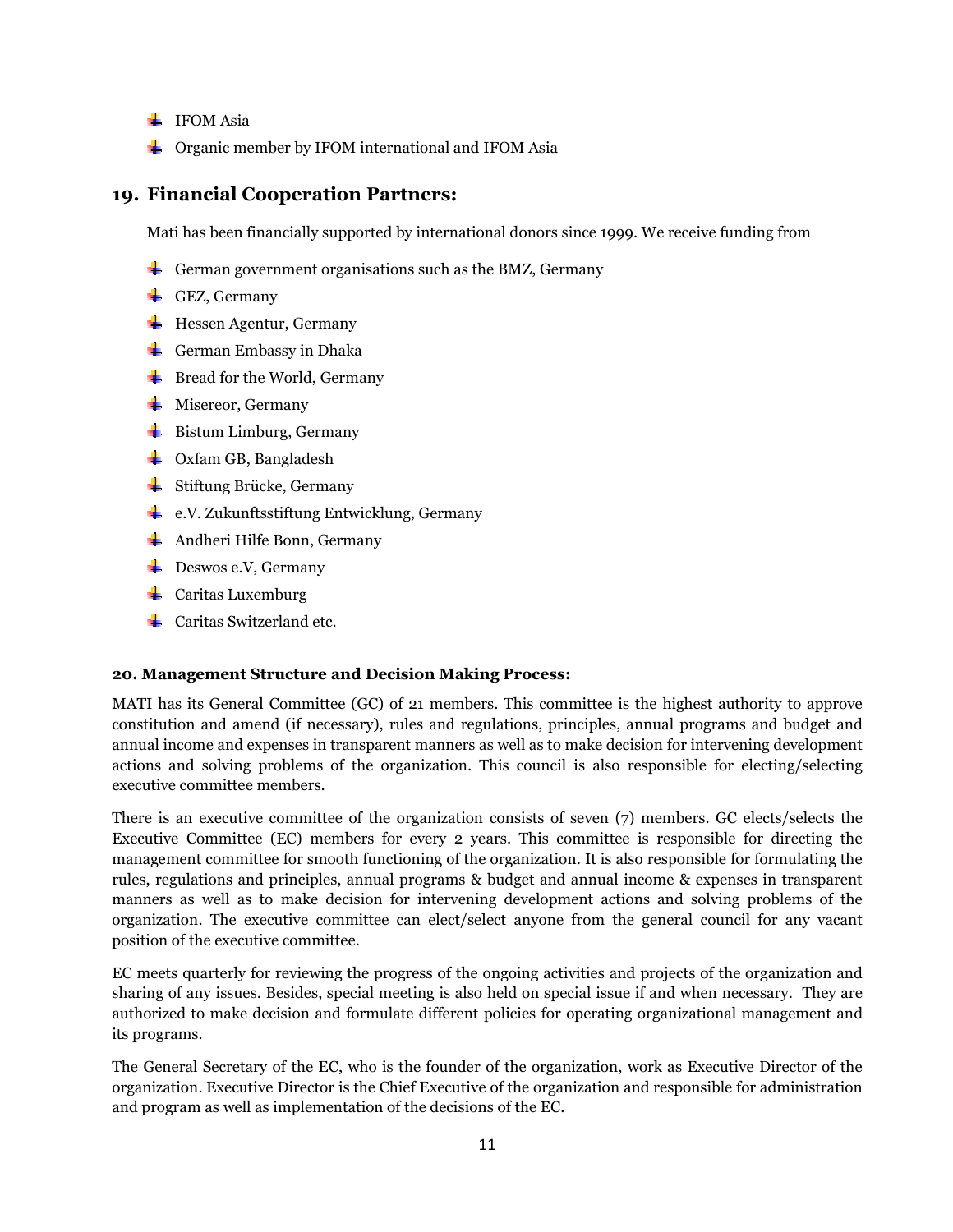MATI has a vibrant Management team lead by Executive Director which is the day to day decision making body of the organization. The committee consists of the senior management staffs of the organization. MATI has also a procurement committee consists of senior and mid level staff which is responsible for all sorts of procurement as per procurement policy. MATI have also an Internal Audit Team and a PME team consists of the staff members. Thus, the senior staff members are directly involved in decision making process of the organization.

Moreover, at project level, all level staff and target people directly participate in project planning, implementation monitoring and evaluation process of the projects & programs. During field level implementation of any project, all decisions are made through participatory decision-making process. A participatory monitoring system is also followed for project monitoring. The target people actively participate in the evaluation conducted by MATI or external evaluators. Thus, both staff and target people are involved in the decision making process of the projects.

## **21. Transparency and accountability:**

MATI is a democratic organization and believes in people-centered sustainable development through a participatory and self-help process. MATI is primarily accountable to its target people for its works. MATI always follows bottom-up approach in decision-making for ensuring such accountability.

It follows participatory planning process in programs/ projects development. MATI undertake sharing meeting with the target people along with staff and other stakeholders. In such meetings, problems are analyzed and concluded with recommendations, identifying activities, roles and responsibilities to overcome those problems.

During implementation of the programs/projects decisions are made through participatory planning with the target people as well as follows community monitoring and evaluation system for strengthening their own institutional capacity. Thus, the participation of target people actively takes place in planning, implementation, monitoring and evaluation. The transparency and accountability of MATI to its stakeholders are ensured through this process.

## **21. Financial Management System:**

All money of the organization is deposited in a government approved bank and operated the money though the bank account. The organization has two mother accounts, one Current Account for receiving donors' funds/grants and one Savings Account for depositing & operating general fund of the organization. The financial transaction of mother accounts is done with joint signature of the executive director & the chairperson or the executive director & the finance secretary.

The financial transaction of the program/project accounts is done with joint signature of the member secretary/executive director & program/project management staff through resolution by the executive council of the organization.

The financial policy & purchasing policy is prepared & approved by the executive council while the financial operation is done by following the approved policies of the organization. In each year annual budget and income & expenditure is also approved by the general council and executive council of the organization.

Audit of general accounts and program/project accounts of the organization is conducted once in a year (English Year) by the govt. registered Audit Farm. The organization is maintained appointment/selection procedure of the Audit Farm following approved financial policy by the general council and executive council. All accounts are maintained in *Tally* accounting software.